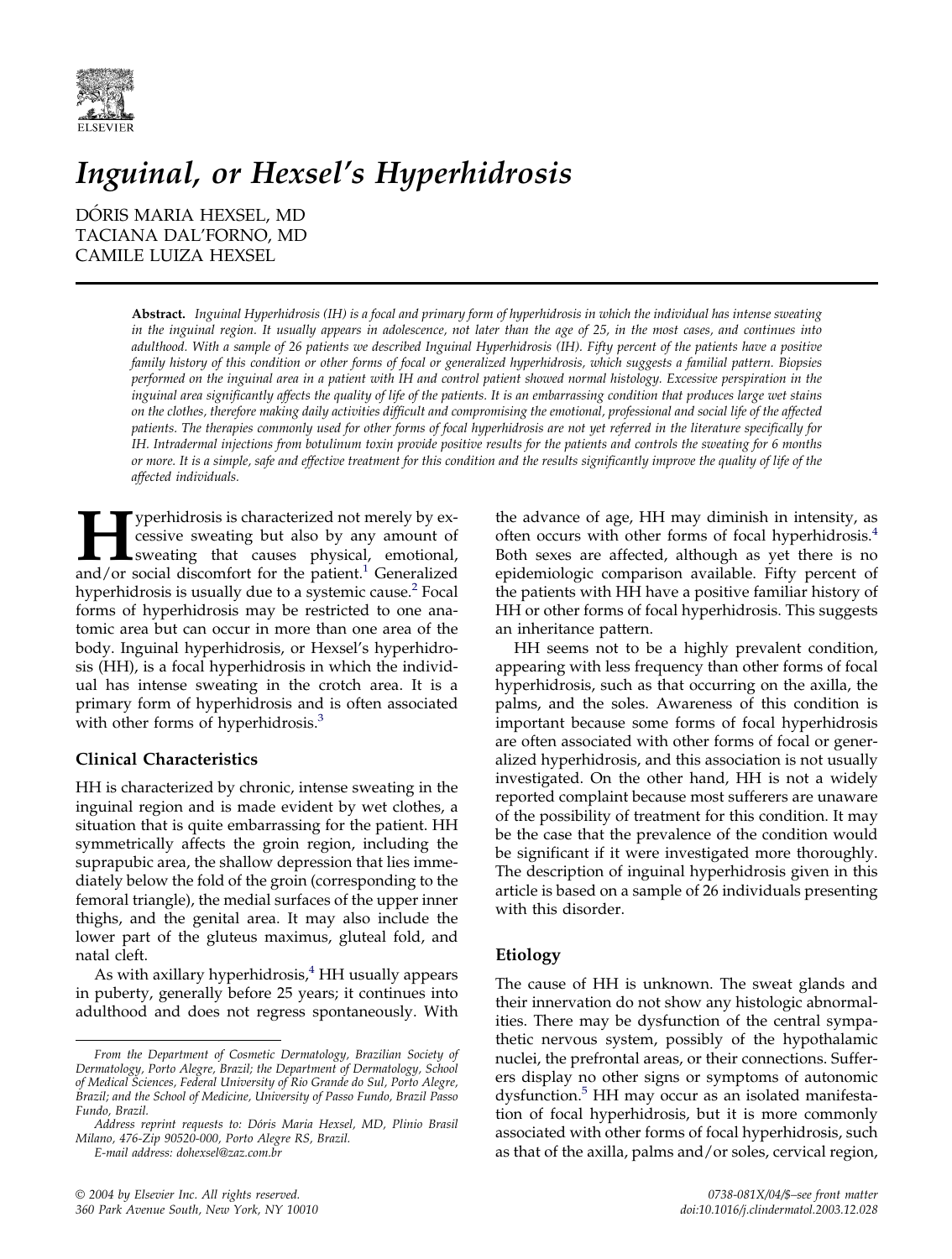

*Figure 1. Wet clotting on an HH patient also showing sweating on the back.*

and less frequently, the back, face, and chest (Fig 1). Of these, it is most commonly found in association with axillary hyperhidrosis and generalized hyperhidrosis. There is no relationship with the use of drugs or with metabolic, endocrine, or other diseases. Generalized hyperhidrosis is associated with these conditions.<sup>2</sup>

#### **Sweat Glands in the Inguinal Region**

There are three types of sweat glands present in the skin of normal axilla: eccrine, apocrine, and apoeccrine.<sup>4</sup> The same three types are found in the inguinal and genital area.<sup>6</sup> As yet, the exact proportion of each of these gland types in the inguinal region has not been established.

Eccrine glands are present everywhere in human skin, including the inguinal region. They are absent, however, in areas of modified skin that lack all cutaneous appendages, ie, the vermilion border of the lips, nail beds, labia minora, the glans of the penis, and the inner aspect of the prepuce.<sup>7</sup> These glands are most numerous on the palms, soles, face, axilla, and, to a lesser extent, the back and chest.<sup>2</sup> There is no relationship between the density of eccrine glands in normal individuals and the density of eccrine glands in those who suffer from focal hyperhidrosis. $4$  The number varies greatly with site, from  $620/cm<sup>2</sup>$  on the soles to about  $120/cm<sup>2</sup>$  on the thighs. These glands also vary in size from person to person.<sup>8</sup>

Apocrine glands are encountered in only a few areas: the axilla, anogenital region, and (as modified glands) other regions of the body (eg, ceruminous glands, Moll's glands, and mammary glands). Occasionally a few apocrine glands are found on the face, in the scalp, and on the abdomen. As yet, the presence, distribution, and activity of the apocrine glands in the inguinal region have not been established. Because apocrine glands are not involved in thermoregulatory or saltrecovery processes, they are more briefly described in the literature. The function of apocrine glands in humans is not clear, although it is thought that they may be important for body odor and pheromones.<sup>4</sup> Apocrine sweat is produced in small quantities and has very little, if any, role to play in hyperhidrosis.<sup>2</sup> Sweat gland density varies according to anatomic region. For example, in the normal axillary region, apocrine glands outnumber eccrine glands by approximately 10 to 1.<sup>6</sup>

More recently, a third type of gland, also found in the axillary and inguinal regions, has been described by Sato et al<sup>9</sup> and termed "apoeccrine," because they contain morphological features common to the other two types.<sup>6</sup> The name was suggested because of the similarity to both human apocrine and eccrine glands. They are variable in size, and their ducts are similar to those of the eccrine glands on the skin surface. They apparently develop after adolescence in both sexes.<sup>6</sup> These glands produce copious, watery fluid and may account for 10-45% of adult axillary glands. $8$ 

The degree to which each gland type is involved in axillary hyperhidrosis is unknown, but axillary sweat is believed to be of eccrine origin because of its profuse nature and watery consistency.<sup>4</sup> This is also true of the inguinal region, where the same question remains. This fact, however, does not exclude the possibility that other glands may be involved. $4$ 

## **Sweat Gland Innervation and the Trigger for Sweating**

The eccrine glands have a rich blood supply<sup>2</sup> and are innervated by cholinergic nerve fibers arising from the sympathetic nervous system, in contrast to almost all other sympathetic fibers, which are adrenergic.<sup>2,10</sup> These glands are stimulated primarily by centers in the hypothalamus that are usually considered to be parasympathetic centers.<sup>10</sup> Therefore, sweating could be called a parasympathetic function, even though it is controlled by nerve fibers that, anatomically, are distributed through the sympathetic nervous system.<sup>10</sup>

The innervation of the apocrine glands is poorly understood, and it is not known whether the apocrine gland is under direct neural control or humoral control[.4](#page-5-0) Under experimental conditions, the apocrine gland is equally responsive to both adrenergic and cholinergic stimuli. It is slightly more responsive to adrenaline than noradrenaline, suggesting that circulating hormone from the adrenal gland may be more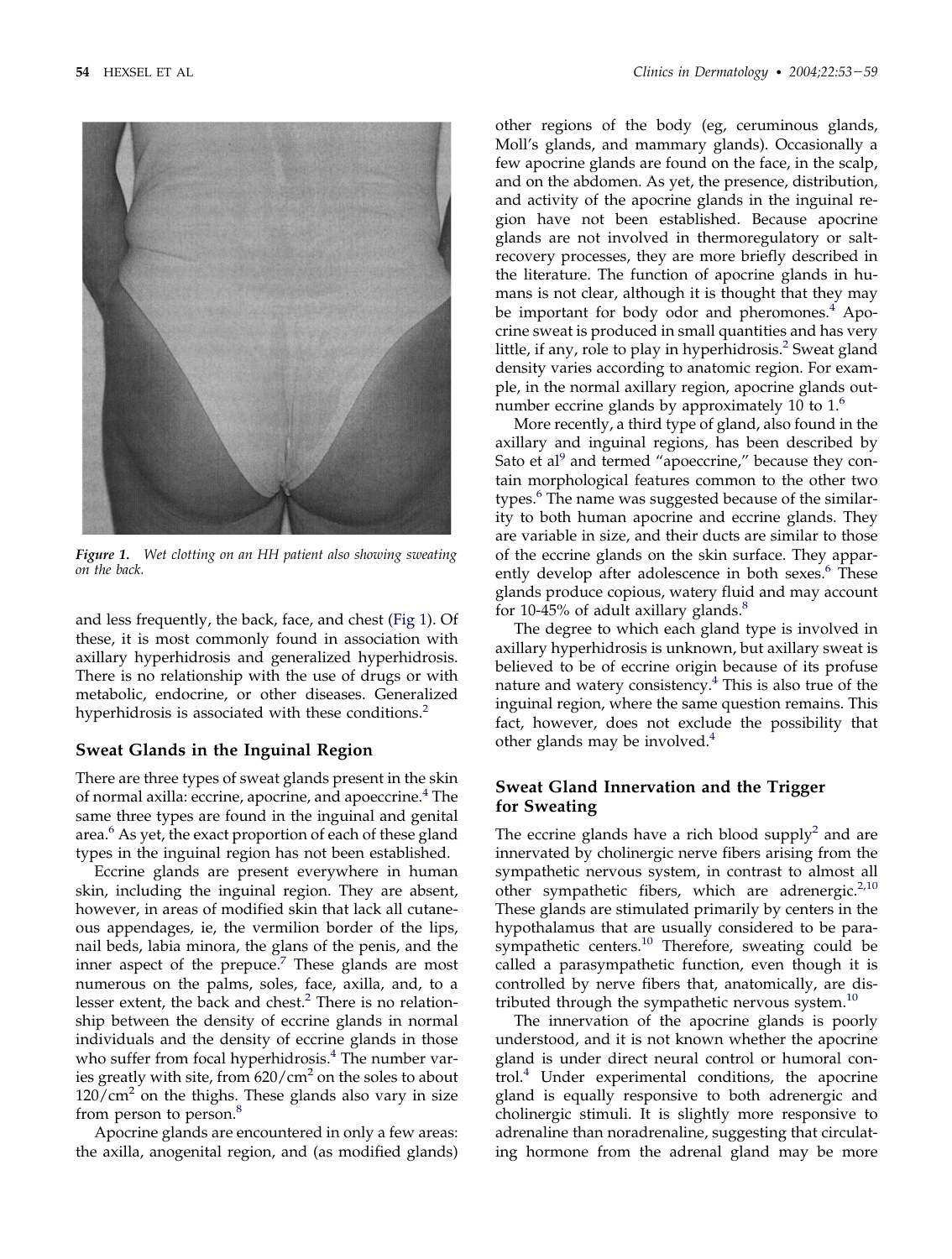relevant than adrenergic stimulation from nerve terminals in the vicinity of the apocrine gland. $4$  The innervation of the apoeccrine gland is similar to that of the eccrine gland, but the secretory rate is approximately 10 times higher. $11$ 

Stimulation of the anterior hypothalamus either electrically or by excess heat causes sweating.<sup>12</sup> When the sweat glands are stimulated only slightly, the secretion is released slowly. When the sweat glands are strongly stimulated by the sympathetic nervous system, however, sweat is released very rapidly.<sup>12</sup> The sweat glands produce a watery secretion important in thermoregulation[.4](#page-5-0) The production of sweat is continuous, but the *rate* of production is highly variable between and within individuals, depending on environmental stimuli such as temperature, exercise, or emotional stress. $4$ Emotional sweating can be induced by anxiety, embarrassment, fear, anger, excitement, or mental stress. $2$  Local heating increases the local sweat gland response to reflex stimulation or acetylcholine, but intense local heating can elicit sweating directly, even in sympathectomized skin.<sup>2</sup> Exercise increases heat production, causing an increase in core temperature, which in turn elicits the sweating response. $2$ 

In general, the eccrine sweat glands in the palms and soles respond well to emotional stimuli, and those in the axilla and forehead respond to both thermal and emotional stimuli, whereas those in the rest of the body respond almost entirely to thermal stimuli.<sup>2</sup> It is well known that sweat induced by heat requires an intact autonomous sympathetic nervous system, whereas that induced by exercise also involves activation of the adrenal medulla catecholamines. This indicates the presence of a two-component sudomotor control system.<sup>6</sup> In addition, although eccrine glands are involved in thermoregulation, this is not the case with apocrine glands in humans. $12$ 

## **Histology**

The eccrine sweat glands consist of a secretory coil in the lower dermis and subcutaneous tissue and a duct leading through the dermis to the intraepidermal sweat duct unit. They open onto the surface.<sup>8</sup> Apocrine sweat glands include a large, coiled, secretory portion and a relatively straight duct, which opens into the hair follicle canal near the surface of the skin. The ultrastructure of human apocrine glands is fundamentally similar to that of eccrine glands: an inner secretory epithelium, an outer myoepithelium, and a circumscribing fibrocyte sheath. The main structural difference is in the secretory epithelium, which in the apocrine gland is composed of a single layer of either cuboidal and/or columnar cells with nuclei located in the inferior portion of the cell.<sup>6</sup> Apoeccrine glands have features of both eccrine and apocrine glands but seem to be closer to eccrine in



*Figure 2. Histologic findings of inguinal region from an HH patient.*

function. $8$  The secretory coil of an apoeccrine gland is similar to the apocrine secretory coil. The duct of an apoeccrine gland, however, connects directly to the skin surface, as is the case with eccrine glands. $4$ 

A study of the ultrastructure of hyperhidrotic eccrine sweat glands biopsied from the axilla and neck of individuals with primary hyperhidrosis showed the absence of structural defects in the glands.<sup>1</sup> The results reveal that the eccrine glands of hyperhidrotic individuals exhibit the morphological features previously demonstrated as characteristic of human sweat glands subjected to prolonged stimulation.<sup>1</sup>

We have performed biopsies of samples from the inguinal regions of a control patient and an HH patient. There was no significant morphological difference between either the eccrine glands or their ducts from the examined patients. The control patient exhibited slight distention of the gland with hyalin material inside, whereas the HH patient exhibited a larger volume of the same material, which corresponds to the secretion of these glands (Fig 2). Neither apocrine nor apoeccrine glands were observed in the patients studied. Glandular hyperfunctional alterations are not shown by optical microscopy. To analyze these alterations, ultramicroscopy and/or functional studies are required.

## **Aggravating and Attenuating Factors**

HH is similar to other focal forms, such as axilla and palm-sole hyperhidrosis, $13-15$  in its aggravating factors: heat, stress, and physical exercise. Our initial group of HH patients have cited other aggravating factors, such as sexual activity, excessive intake of liquids, weight increase, premenstrual tension, prolonged sitting, and wearing clothing made of synthetic materials. The intensity of the disorder varies from patient to patient, depending on the combination and association of these factors.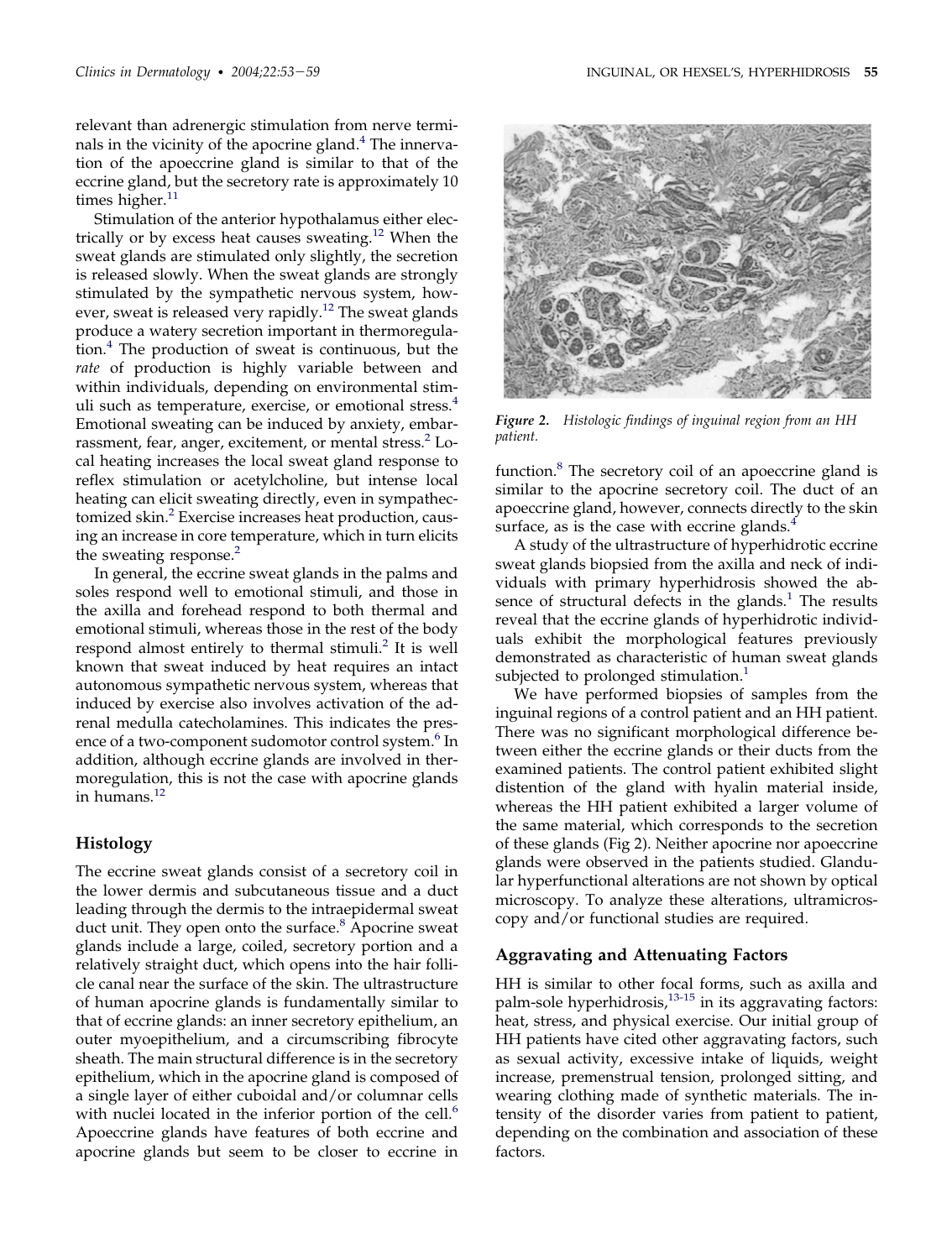

*Figure 3. HH patient showing wet clotting even at cold temperatures.*

Cold acts as an attenuating factor. Patient stress and activity levels, however, are both important aggravating factors. If these are intense, even cold temperatures may not reduce the problem. The absence of stress is also referred to by some patients as an attenuating factor.

#### **Psychological and Social Aspects**

Constant, excessive perspiration in the inguinal region is an embarrassing and unpleasant condition that makes daily activities difficult and interferes with the professional, leisure, and social activities of affected individuals. In severe cases, it can also limit certain occupations or tasks.<sup>2</sup>

Excess perspiration can produce large wet stains on clothes, leaving the fabric wet (Fig 3). This occurs in other forms of hyperhidrosis, and in other regions there is only one logical explanation for the presence of wet stains, ie, sweating. In the case of HH, however, the presence of such stains may be interpreted as indicating urinary incontinence or poor personal hygiene. This can cause a great deal of distress to the patient and can lead to embarrassment and social withdrawal. The resulting embarrassment is referred to by patients as being much worse than that produced by axillary hyperhidrosis.

Therefore, HH significantly affects the psychological and social behavior of these individuals. Patients frequently isolate themselves socially and adopt behaviors to conceal the problem. This includes avoidance of wearing light-colored clothing; a preference for dark clothing, clothing made of natural fibers, absorbent underwear; and also the frequent use of sanitary towels. Frequent bathing and changes of clothing are other measures adopted by HH sufferers to minimize the discomfort arising from the problem.

### **Associated Conditions**

HH can be a trigger and a sustaining factor of other diseases common in the inguinal region. The most frequent are bacterial infections, such as folliculitis, erythrasma, and dermatitis. These can be facilitated by contact with clothing or products used in the area to decrease perspiration<sup>16</sup> or by the increase in local moisture, with consequent skin maceration and proliferation of microorganisms. Bromhidrosis in the inguinal region is frequently mentioned by HH patients. Chromhidrosis and skin color changes in the inguinal region are also mentioned by these patients.

#### **Diagnosis**

Some patients with focal hyperhidrosis are distressed by apparently normal volumes of physiologic sweat.<sup>4</sup> This also occurs with some HH suffers. At least one of the two following criteria is needed for the diagnosis of HH:

1. Presence of intense sweating in the inguinal region, which causes evident humidity of the clothing and social embarrassment.

2. Measurement of the quantity of sweat by gravimetry -10 mg/min on each side, at 20-25° C (68-77° F), under one or more aggravating factors.

### **Treatment**

#### *Topical Treatments*

Topical treatments are considered classic for focal hyperhidrosis. They are scarce and offer poor results of use in the inguinal region. Antiperspirants are considered medicines by the FDA (Food and Drug Administration), and they act to reduce the volume of secretion excreted by the eccrine glands and their ducts on the skin surface. $17,18$  Antiperspirant creams or lotions often contain glutaraldehyde, aluminum chlorohydroxide, formol, and its derivatives, and they also contain anticholinergic agents.<sup>14,17-20</sup> These products should be applied to dry skin, after a cold bath, immediately before going to bed. They may cause contact dermatitis $4$  or leave a yellowish color on the skin.<sup>16</sup>

#### **Medical Treatment**

Medical treatment with antidepressant, anxiolytic, and anticholinergic drugs is not highly recommended.<sup>19</sup> These drugs provide only partial relief of the perspiration and cause significant and undesired side effects, such as visual alterations, dry mouth, decreased libido, urinary problems, sedation, and postural hypotension. Some anticholinergic substances such as propantheline bromide, glycopyrrolate, and oxyphencyclimine have a transient effect<sup>21</sup> and can cause urinary retention.<sup>16,21</sup>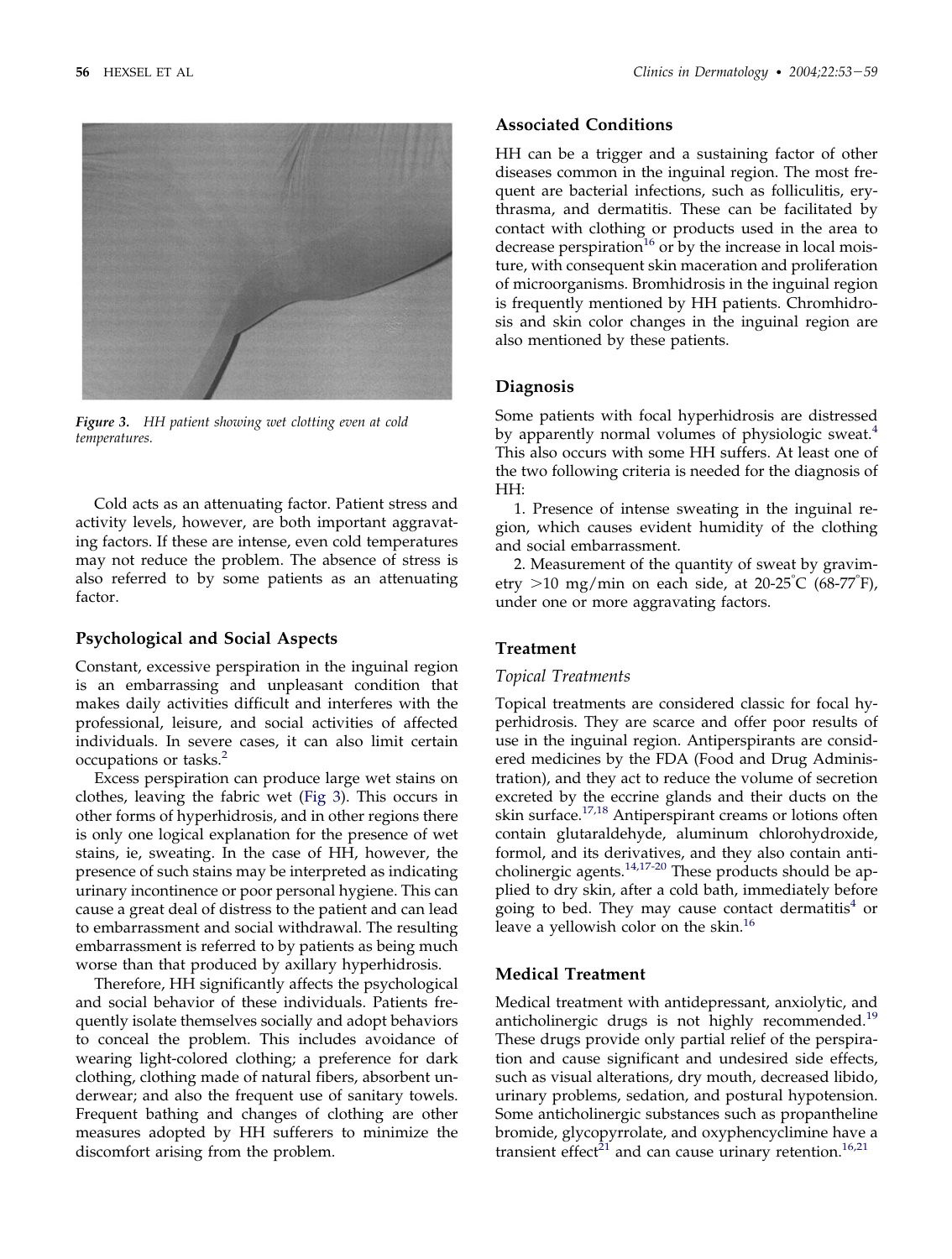#### <span id="page-4-0"></span>**Other Treatments**

Iontophoresis involves a complex process of ion transport through the skin by using a galvanic current.<sup>22</sup> This process decreases the perspiration production in the treated areas.<sup>19,21</sup> This therapy could be effective, with partial improvement.<sup>1</sup> Repeated treatments are required.<sup>4</sup> Although there are devices with special configurations to treat the axilla, palm, and sole regions, there is no special configuration for the inguinal region.

Surgical treatments for focal hyperhidrosis include excision of sweating areas, $4$  curettage, and liposuction, as well as skin ablation. $1$  These treatments are not considered suitable for the treatment of inguinal hyperhidrosis because of the particular histology and anatomy of the skin in the inguinal region. These procedures can result in unacceptable scars.

Endoscopic video-assisted thoracic sympathectomy, a surgical technique widely used to treat axillary and palm-sole hyperhidrosis, $2^3$  can be used for the treatment of HH. The ganglia that are sectioned in the treatment of palm-sole hyperhidrosis are the same as those that pass through the inguinal region, and the level at which sectioning would be performed would not increase the degree of surgical risk involved. Nevertheless, thoracic sympathectomy has been shown to be of little effect in the treatment of sole hyperhidrosis, and it can be supposed that this would also be the case in the treatment of HH. Lumbar sympathectomy could also be performed to treat plantar or HH; however, in male patients, this treatment at the lumbar level can cause impotence. We have no knowledge of the use of endoscopic sympathectomy in the treatment of HH.

The intradermic application of type A botulinum toxin (BTX-A), although it provides only temporary reduction, is the best therapeutic option to consider because it is a safe and simple procedure that provides satisfactory results that improve the quality of life of treated HH patients.<sup>24,25</sup>

### **BTX-A Treatment**

BTX-A is an irreversible inhibitor of acetylcholine release from the presynaptic membranes of neuromuscular junctions, thus preventing cholinergic transmission to postganglionic neuroreceptors.<sup>4</sup> Because apocrine, eccrine, and apoeccrine glands respond to cholinergic stimuli, subcutaneous injections of BTX-A into the axilla result in complete cessation of sweating from all gland types. $4$  The effect can last  $>3$  months but needs frequent application to maintain the results.<sup>4,24,26,27</sup>

### *Technique*

The procedure is not very painful, and anesthetic creams can be used before application to increase patient comfort. Depending on the density of hair in the



*Figure 4. HH patient treated with Botox® reconstituted in 2 mL saline, 2 U of each 2 cm2 (50 U per side; total dose of 100 U).*

area to be treated, trichotomy of the region may be necessary. The iodine-starch test is performed in the area to be treated, and then the region that tested positive is marked with a surgical pen.

Application of 2 or 3 U of BTX-A (Botox<sup>®</sup>) per square centimeter is efficacious and long-lasting for hyperhidrosis treatment in varied locations. Therefore, the dose to be used in the inguinal region will depend on the size of the affected are $a^{28}$  and on the intensity of the problem. Bearing in mind that the sweat glands are located about 2.5 mm below the skin, $^{29}$  the application should be intradermic, preferably using fine-gauge needles, such as 30-gauge. Application of BTX-A can also be performed by adapting the needle size of the BD Ultra Fine II syringe by using the lid of the needle cut as a shield to avoid overly deep injections.<sup>27</sup> The iodinestarch test should be repeated about 1 month after the procedure to identify any residual perspiring areas.

## **Results of BTX-A Application in the Inguinal Region**

As previously described, the effect observed after intradermic injections of BTX-A is hypohidrosis or anhydrosis. Temporary reduction of sweating is obtained, and the duration of the effect is dose-dependent; there are also individual variations.

When treating any focal hyperhidrosis with BTX-A, an anhydrotic effect for about 6-8 months is obtained. Schnider and colleagues $30$  treated 61 patients with hyperhidrosis and demonstrated a duration of BTX-A action of 34 weeks in patients with axillary hyperhidrosis and of 25 weeks in patients with palmar hyperhidrosis.

No study to date has described the ideal doses of BTX for the treatment of HH. The threshold doses of BTX-A for the treatment of hyperhidrosis depend on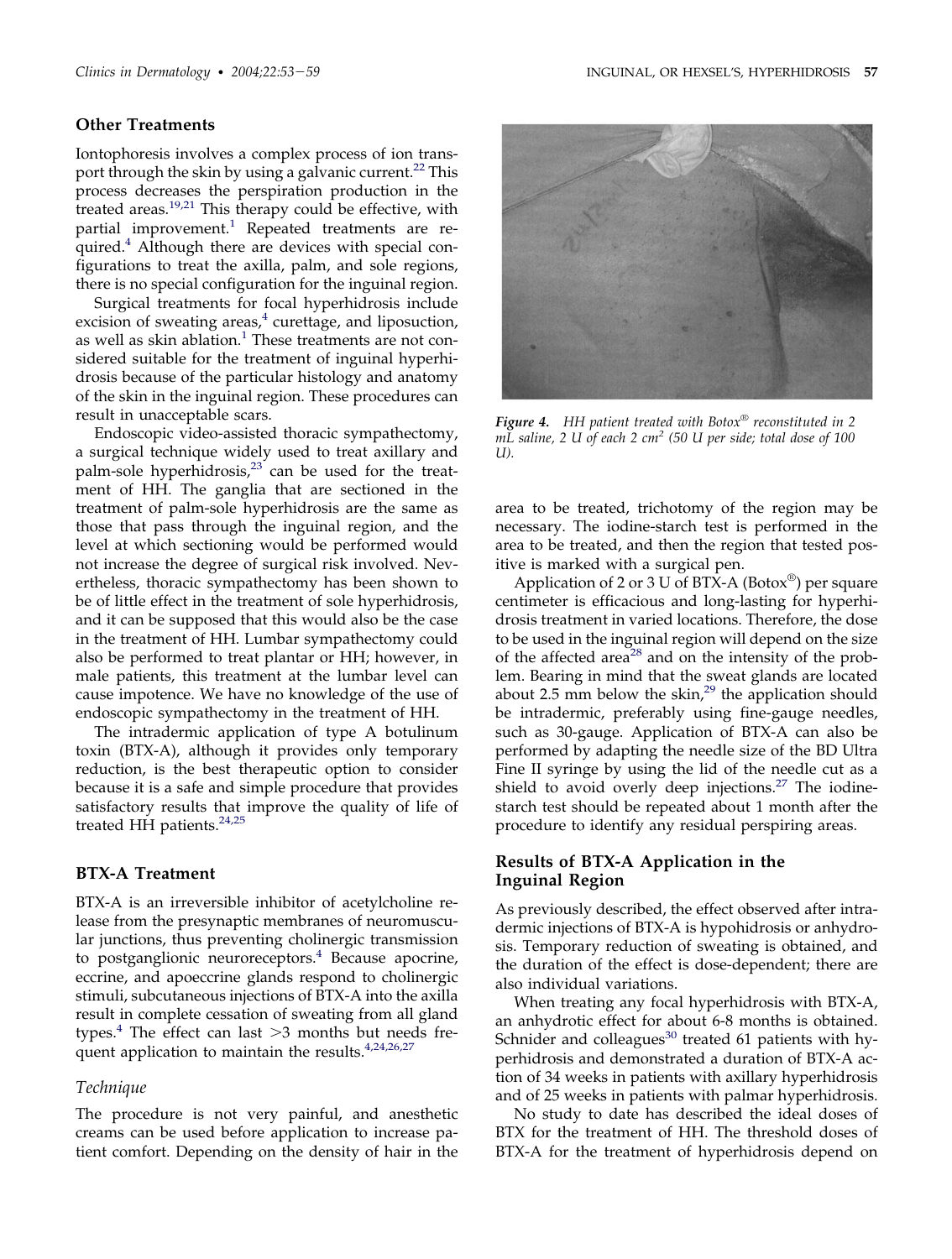<span id="page-5-0"></span>

*Figure 5. Same halos resulting from the injection of 3 U in different dilutions (1 and 2 mL).*

the severity of the condition.<sup>31</sup> Two or 3 units of BTX-A per square centimeter can be used to treat the hyperhidrotic area in the inguinal region [\(Fig 4\).](#page-4-0) The same dose of BTX-A (Botox<sup>®</sup>) diluted in 1 or 2 mL of  $0.9\%$ saline solution produces the same diffusion anhydrotic halo (Fig 5). The total recommended dose for the treat-



*Figure 6. Residual sweating areas 1 month after Botox® treatment.*



*Figure 7. Edema immediately after injections of 3 U per site at the inguinal area.*

ment of HH is 100 U. The effects usually last for 6 months or more. Lower doses, such as 60-80 U, can be used to treat less severe cases. Additional dose may be required in more severe cases. Minor's iodine-starch test can be done 30 days after treatment to evaluate the results and observe residual hyperhidrotic areas (Fig 6).

The only side effects observed are those related to the injections, such as small hematomas and temporary edema (Fig 7). In patients treated by us, no decrease in the muscle force of the inguinal region was observed after treatment.

## **Conclusions**

Inguinal hyperhidrosis, or HH, is an uncommon condition and an infrequent complaint in medical offices. It causes significant social embarrassment, with consequent change in the psychological and social behavior of affected individuals. Until recently, there have been few satisfactory therapeutic alternatives available. Currently, treatment with BTX, though costly, can be considered a safe and very effective option to treat this form of focal hyperhidrosis.

### **References**

- 1. Bovell DL, Clunes MT, Elder HY, et al. Ultrastructure of the hyperhidrotic eccrine gland. Br J Dermatol 2001;145: 298–301.
- 2. Leung AK, Chan PYH, Choi MCK. Hyperhidrosis. Int J Dermatol 1999;38:561–7.
- 3. Hexsel D, Avé BR, Hexsel C, Dal Forno T. Inguinal Hyperidrosis. In: Almeida AT, Hexsel D, eds. Hyperhidrosis and Botulinum Toxin. Author's Edition. São Paulo, 2003; 181:185.
- 4. Lonsdale-Eccles A, Leonard N, Lawrence C. Axillary hyperhidrosis: eccrine or apocrine? Clin Exp Dermatol 2003; 28:2–7.